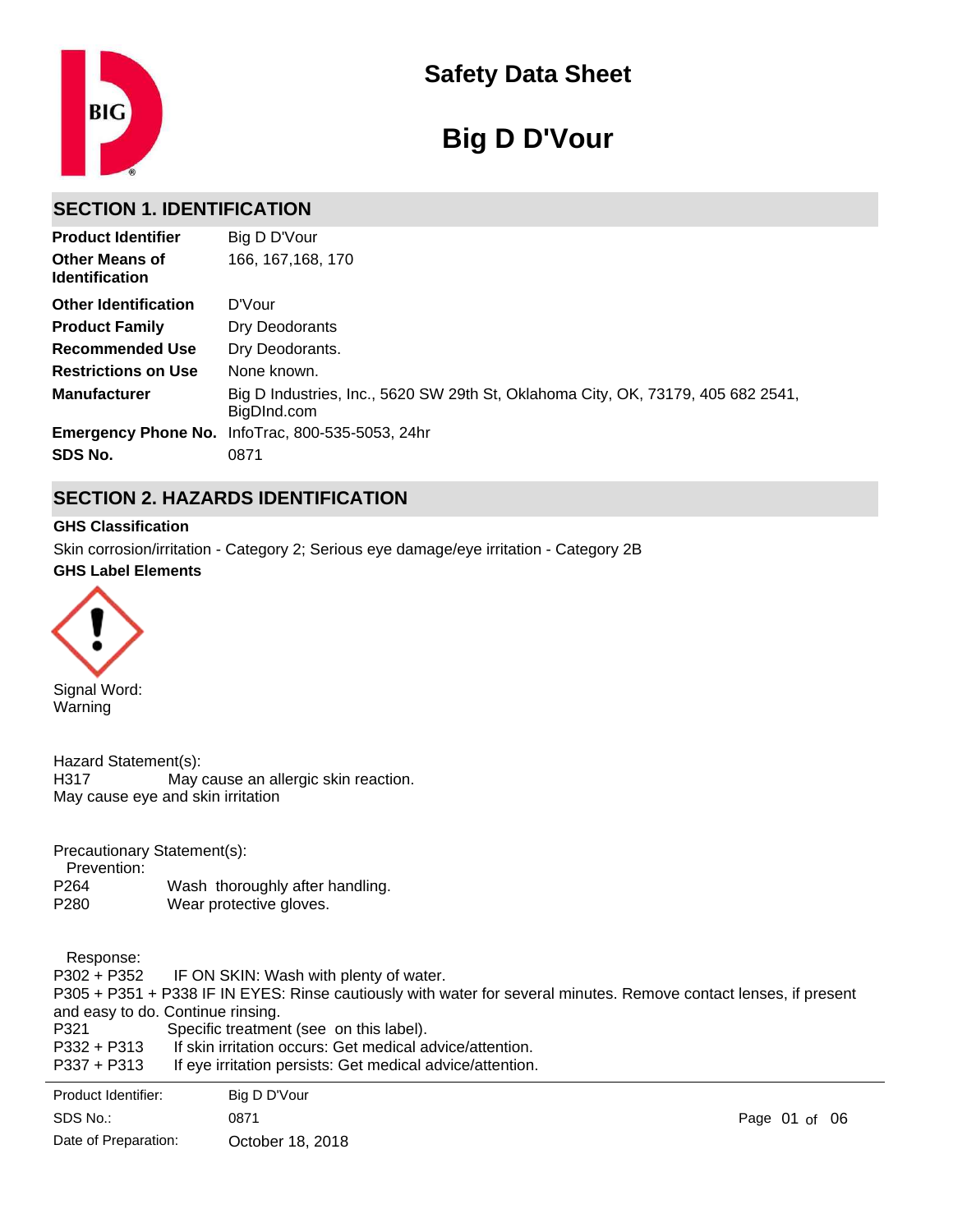P362 + P364 Take off contaminated clothing and wash it before reuse.

Storage:

P401 Store in accordance with local, regional, national and international regulations.

Disposal:

P501 Dispose of contents/container in accordance with local, regional, national and international regulations.

# **SECTION 3. COMPOSITION/INFORMATION ON INGREDIENTS**

| <b>Chemical Name</b> | <b>CAS No.</b> | %     | <b>Other Identifiers</b> |
|----------------------|----------------|-------|--------------------------|
| Sodium Polyacrylate  | 9003-04-7      | 98.9  |                          |
| Fragrance            | 'Trade Secret  | 0.581 |                          |
| Precipitated silica  | 112926-00-8    | 0.462 |                          |

# **SECTION 4. FIRST-AID MEASURES**

#### **First-aid Measures**

#### **Inhalation**

Call a Poison Centre or doctor if you feel unwell or are concerned.

#### **Skin Contact**

Rinse with lukewarm, gently flowing water for 5 minutes.

#### **Eye Contact**

Rinse the contaminated eye(s) with lukewarm, gently flowing water for 5 minutes, while holding the eyelid(s) open. If eye irritation persists, get medical advice/attention.

#### **Ingestion**

Rinse mouth with water. Call a Poison Centre or doctor if you feel unwell or are concerned.

#### **Most Important Symptoms and Effects, Acute and Delayed**

**Immediate Medical Attention and Special Treatment** If on skin: May cause mild irritation. If in eyes: May cause mild irritation. If swallowed: Can irritate the mouth, throat and stomach.

#### **Special Instructions**

Not applicable. **Medical Conditions Aggravated by Exposure** None known.

# **SECTION 5. FIRE-FIGHTING MEASURES**

#### **Extinguishing Media**

#### **Suitable Extinguishing Media**

Carbon dioxide, dry chemical powder, appropriate foam, water spray or fog.

#### **Unsuitable Extinguishing Media**

None known.

#### **Specific Hazards Arising from the Chemical**

| Product Identifier:  | Big D D'Vour     |
|----------------------|------------------|
| SDS No.:             | 0871             |
| Date of Preparation: | October 18, 2018 |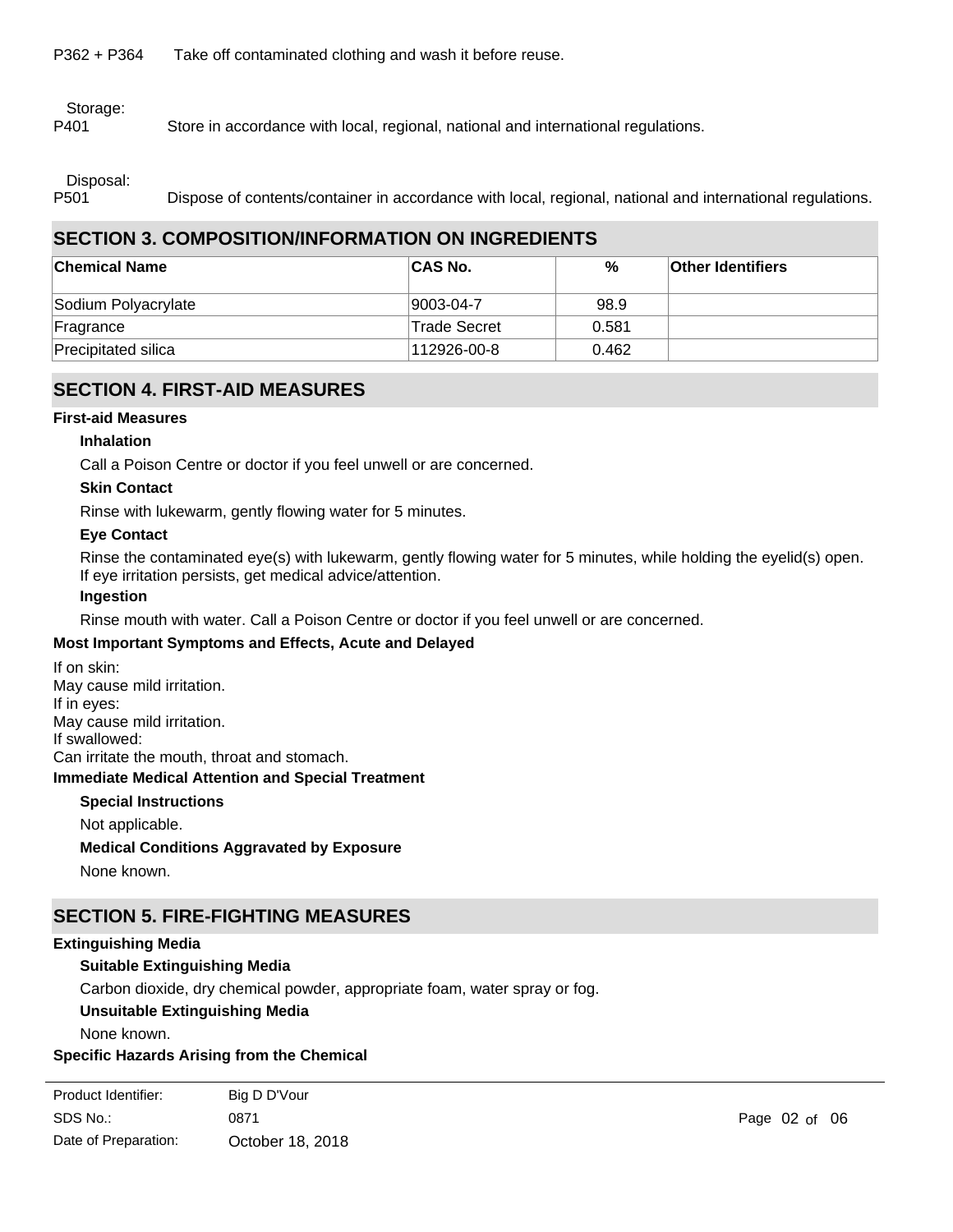Can ignite if strongly heated. This product presents no unusual hazards in a fire situation. Not known to generate any hazardous decomposition products in a fire.

#### **Special Protective Equipment and Precautions for Fire-fighters**

No special precautions are necessary.

Chemical protective clothing (e.g. chemical splash suit) and positive pressure SCBA may be necessary.

# **SECTION 6. ACCIDENTAL RELEASE MEASURES**

#### **Personal Precautions, Protective Equipment, and Emergency Procedures**

No special precautions are necessary.

#### **Environmental Precautions**

It is good practice to prevent releases into the environment.

#### **Methods and Materials for Containment and Cleaning Up**

No special clean-up methods are necessary.

# **SECTION 7. HANDLING AND STORAGE**

#### **Precautions for Safe Handling**

No special handling precautions are necessary.

#### **Conditions for Safe Storage**

No special requirements for storage area.

# **SECTION 8. EXPOSURE CONTROLS/PERSONAL PROTECTION**

#### **Control Parameters**

|                      | <b>ACGIH TLV®</b> |      | <b>OSHA PEL</b>     |         | <b>AIHA WEEL</b> |            |
|----------------------|-------------------|------|---------------------|---------|------------------|------------|
| <b>Chemical Name</b> | <b>TWA</b>        | STEL | TWA                 | Ceilina | 8-hr TWA         | <b>TWA</b> |
| Precipitated silica  | $3 \text{ mg/m}$  |      | $ 5 \text{ mg/m}$ 3 |         |                  |            |

#### **Appropriate Engineering Controls**

The hazard potential of this product is relatively low. General ventilation is usually adequate.

#### **Individual Protection Measures**

#### **Eye/Face Protection**

**Skin Protection Respiratory Protection** Do not breathe in this product. Not required, if used as directed. Not required if product is used as directed.

# **SECTION 9. PHYSICAL AND CHEMICAL PROPERTIES**

# **Basic Physical and Chemical Properties**

| Appearance                                                  | powder. Particle Size: Not available               |  |  |
|-------------------------------------------------------------|----------------------------------------------------|--|--|
| Odour                                                       | Fragrant (Fragrance)                               |  |  |
| <b>Odour Threshold</b>                                      | Not available                                      |  |  |
| рH                                                          | Not applicable                                     |  |  |
| <b>Melting Point/Freezing Point</b>                         | Not available (melting); Not applicable (freezing) |  |  |
| <b>Initial Boiling Point/Range</b>                          | Not applicable                                     |  |  |
| <b>Flash Point</b>                                          | Not applicable                                     |  |  |
| <b>Evaporation Rate</b>                                     | Not applicable                                     |  |  |
| Droduct Idontifior:<br>$\mathsf{Dis} \mathsf{D} \mathsf{D}$ |                                                    |  |  |

SDS No.: Date of Preparation: 0871 **Page 03 of 06** October 18, 2018 Product Identifier: Big D D'Vour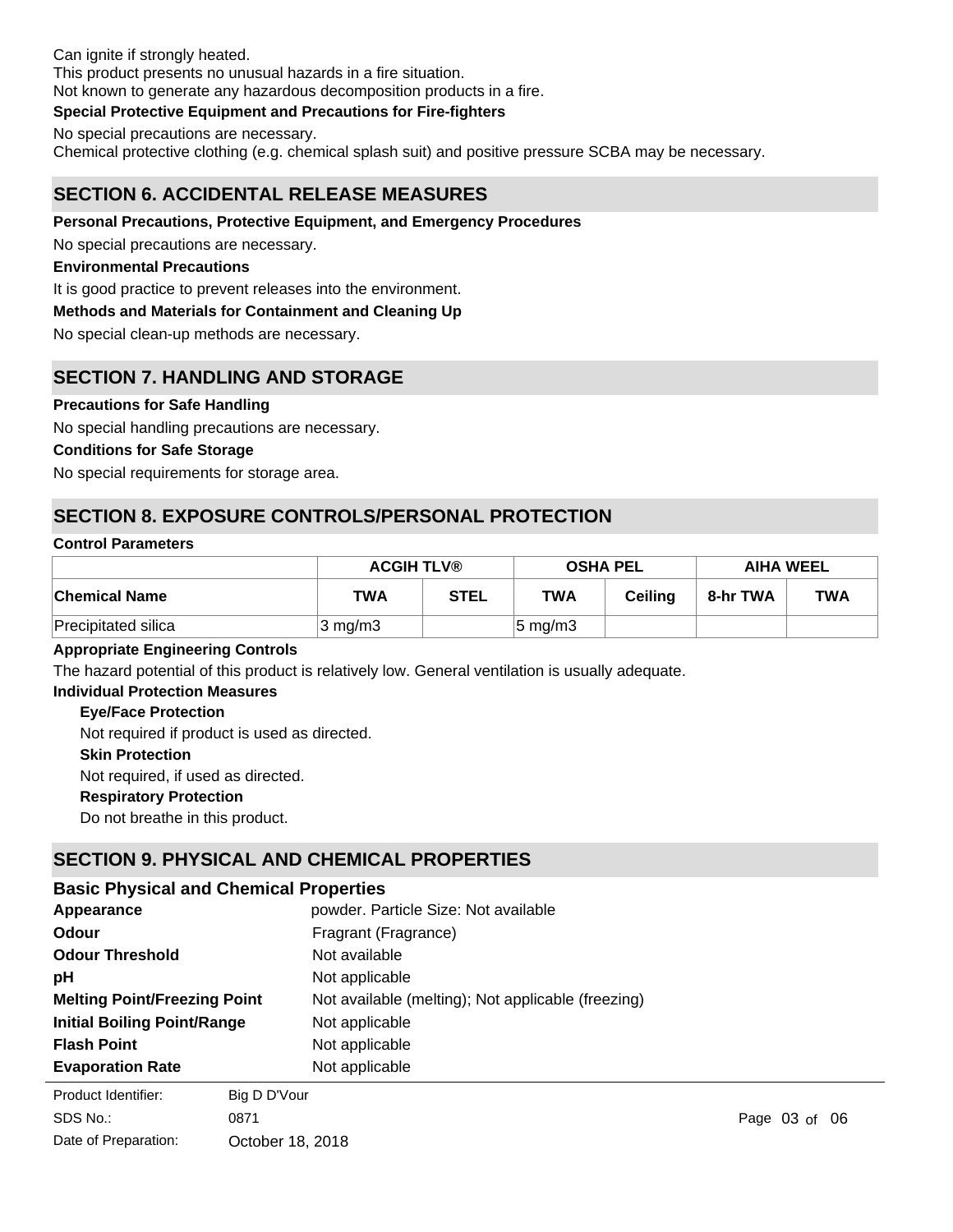| Flammability (solid, gas)                                    | Not available                                             |
|--------------------------------------------------------------|-----------------------------------------------------------|
| <b>Upper/Lower Flammability or</b><br><b>Explosive Limit</b> | Not applicable (upper); Not applicable (lower)            |
| <b>Vapour Pressure</b>                                       | Not applicable                                            |
| Vapour Density (air $= 1$ )                                  | Not applicable                                            |
| <b>Relative Density (water = 1)</b>                          | Not applicable                                            |
| <b>Solubility</b>                                            | Not applicable in water; Not available (in other liquids) |
| <b>Partition Coefficient,</b><br>n-Octanol/Water (Log Kow)   | Not applicable                                            |
| <b>Auto-ignition Temperature</b>                             | Not applicable                                            |
| <b>Decomposition Temperature</b>                             | Not available                                             |
| <b>Viscosity</b>                                             | Not available (kinematic); Not available (dynamic)        |
| <b>Other Information</b>                                     |                                                           |
| <b>Physical State</b>                                        | Solid                                                     |
| <b>Molecular Formula</b>                                     | Not available                                             |
| <b>Molecular Weight</b>                                      | Not available                                             |
| <b>Bulk Density</b>                                          | Not available                                             |
| <b>Surface Tension</b>                                       | Not available                                             |
| <b>Critical Temperature</b>                                  | Not available                                             |
| <b>Electrical Conductivity</b>                               | Not available                                             |
| Vapour Pressure at 50 deg C                                  | Not available                                             |
| <b>Saturated Vapour Concentration</b>                        | Not available                                             |

# **SECTION 10. STABILITY AND REACTIVITY**

**Chemical Stability** Normally stable. **Conditions to Avoid** None known. **Incompatible Materials** None known. **Hazardous Decomposition Products** None known. **Possibility of Hazardous Reactions** None known. **Reactivity** None known.

# **SECTION 11. TOXICOLOGICAL INFORMATION**

#### **Likely Routes of Exposure**

Ingestion; eye contact; skin contact; inhalation.

# **Acute Toxicity**

| <b>Chemical Name</b>                     | <b>LC50</b>      | LD50 (oral)           | LD50 (dermal)           |
|------------------------------------------|------------------|-----------------------|-------------------------|
| Precipitated silica                      |                  | $> 10000$ mg/kg (rat) | $>$ 5000 mg/kg (rabbit) |
| LC50: No information was located.        |                  |                       |                         |
| LD50 (oral): No information was located. |                  |                       |                         |
| Product Identifier:                      | Big D D'Vour     |                       |                         |
| SDS No.:                                 | 0871             |                       | Page $04$ of $06$       |
| Date of Preparation:                     | October 18, 2018 |                       |                         |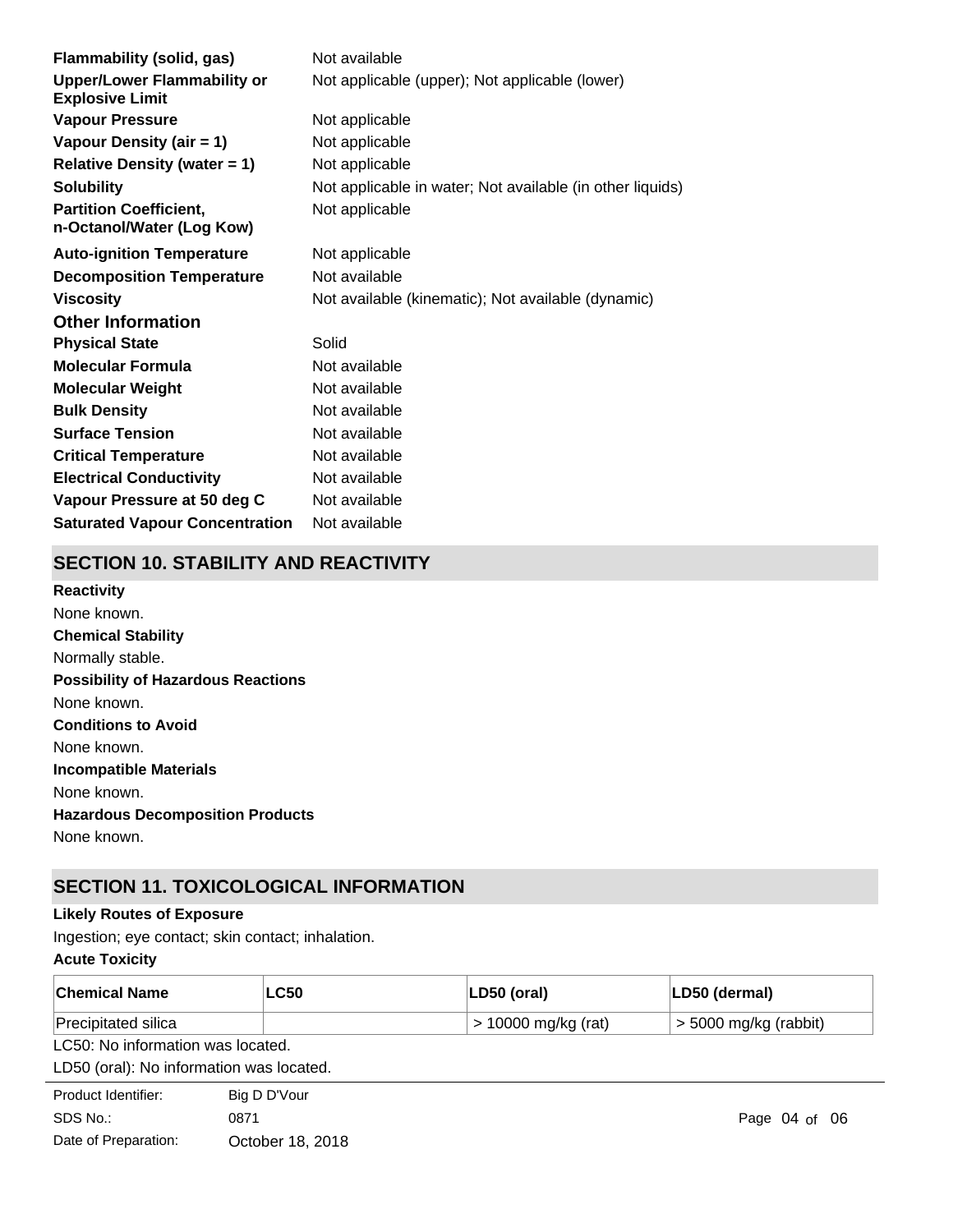LD50 (dermal): No information was located.

#### **Skin Corrosion/Irritation**

No information was located.

**Serious Eye Damage/Irritation**

There is limited evidence of very mild irritation.

#### **STOT (Specific Target Organ Toxicity) - Single Exposure**

#### **Inhalation**

Not harmful.

**Skin Absorption**

No information was located.

#### **Ingestion**

No information was located.

#### **Aspiration Hazard**

No information was located.

#### **STOT (Specific Target Organ Toxicity) - Repeated Exposure**

No information was located.

#### **Respiratory and/or Skin Sensitization**

No information was located.

#### **Carcinogenicity**

Not known to cause cancer.

#### **Reproductive Toxicity**

### **Development of Offspring**

No information was located.

#### **Sexual Function and Fertility**

Not known to cause effects on sexual function or fertility.

#### **Effects on or via Lactation**

Not known to cause effects on or via lactation.

#### **Germ Cell Mutagenicity**

Not known to be a mutagen.

#### **Interactive Effects**

No information was located.

No information was located for: Skin Corrosion/Irritation, Serious Eye Damage/Irritation, STOT (Specific Target Organ Toxicity) - Single Exposure, STOT (Specific Target Organ Toxicity) - Repeated Exposure, Respiratory and/or Skin Sensitization, Carcinogenicity, Development of Offspring, Sexual Function and Fertility, Germ Cell Mutagenicity, Interactive Effects

# **SECTION 12. ECOLOGICAL INFORMATION**

Environmental information was not located.

#### **Toxicity**

No information was located.

**Persistence and Degradability**

No information was located.

#### **Bioaccumulative Potential**

No information was located.

#### **Mobility in Soil**

No information was located.

**Other Adverse Effects** SDS No.: Date of Preparation: 0871 Page 05 of 06 October 18, 2018 Product Identifier: Big D D'Vour